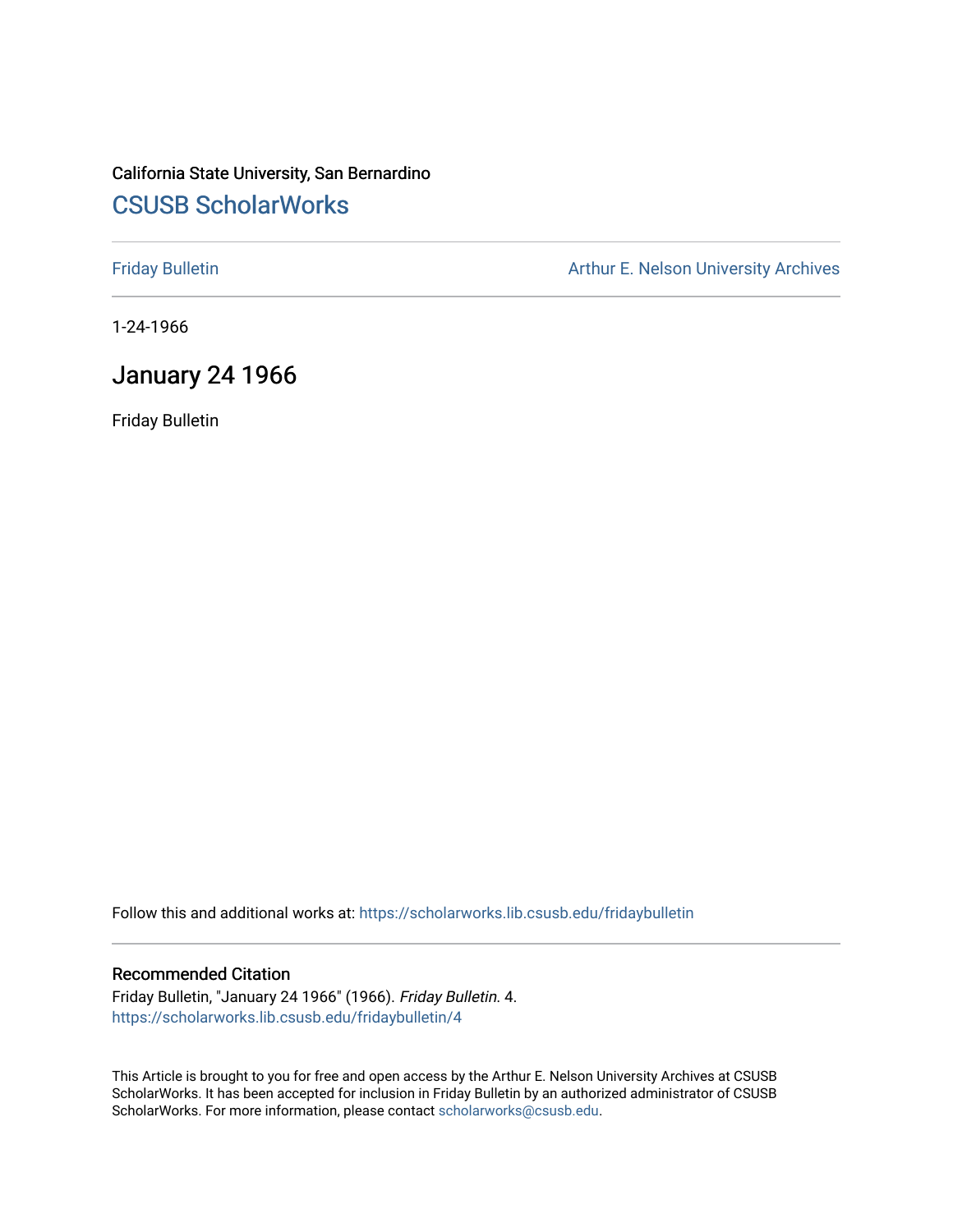:alifornia State College at San Bernardino

January *24,* 1966

BULLETIN

#### AUDITIONS FOR FIRST DRAMA PROJECT, JANUARY 31

A cooperative effort by the Drama and Music Departments of CSCSB is scheduled for March 10th in Room 116. The matinee program (1:30 p.m.) will feature a short choral offering under the direction of Dr. Leo Kreter and a one-act play directed by Dr. Ronald Barnes. Auditions for both cast and crew will be held in Room 116 on Monday, January 31, at 7 p.m.

### COUNTY MUSEUM NEEDS VOLUNTEERS ONE-HALF DAY A WEEK

Every year thousands of school children visit the San Bernardino County Museum with their classes. The museum's aim is to convey to them the importance of learning more about their own locality in all aspects, such as history, natural history, earth science, ornithology, and the ever fascinating world of Indians.

Volunteer instructors speak to these classes, usually on a regular schedule of 1/2 day a week (from about 9:00 a.m. to 12:00 noon). Junior Museum Guides help in conducting the tours and are trained to give additional information about exhibits.

Other projects may interest volunteers, such as creating displays or dioramas, historical and technical writing, or even assisting with the Calico Mountain Expedition (Early Man Site),

Since most of our faculty is new to the San Bernardino area this may be a fine opportunity for faculty wives to acquaint themselves with its histoty and color and at the same time serve the community.

Anyone interested please call Mr. Gerald Smith 877—2272,

### ACADEMIC SENATE SUBMITS PROPOSAL TO SPEED UP CONVERSION TO YEAR-ROUND OPERATION

A proposal to speed up. conversion to year-round operation on the 18 campuses of the California State College system was made Thursday, January 20, *hy* the colleges' statewide Academic Senate.

In two resolutions which were presented to the Board of Trustees by Chancellor Glenn S. Dumke at the meeting, the senate proposed (1) that the State College continue their already established pilot project approach to conversion to the quarter system method of year-round operation by 1975 and (2) that in the interim, starting in 1968, all of the colleges not already converted be put on a schedule of two 18-week and one 12-week terms in the academic year. All three terms would be state supported, while at present summer terms of the colleges are supported by student fees.

The resolutions were in response to a recent recommendation by the Coordinating Council for Higher Education that the colleges accelerate their conversion schedule from 1975 to 1971. In effect, the proposal of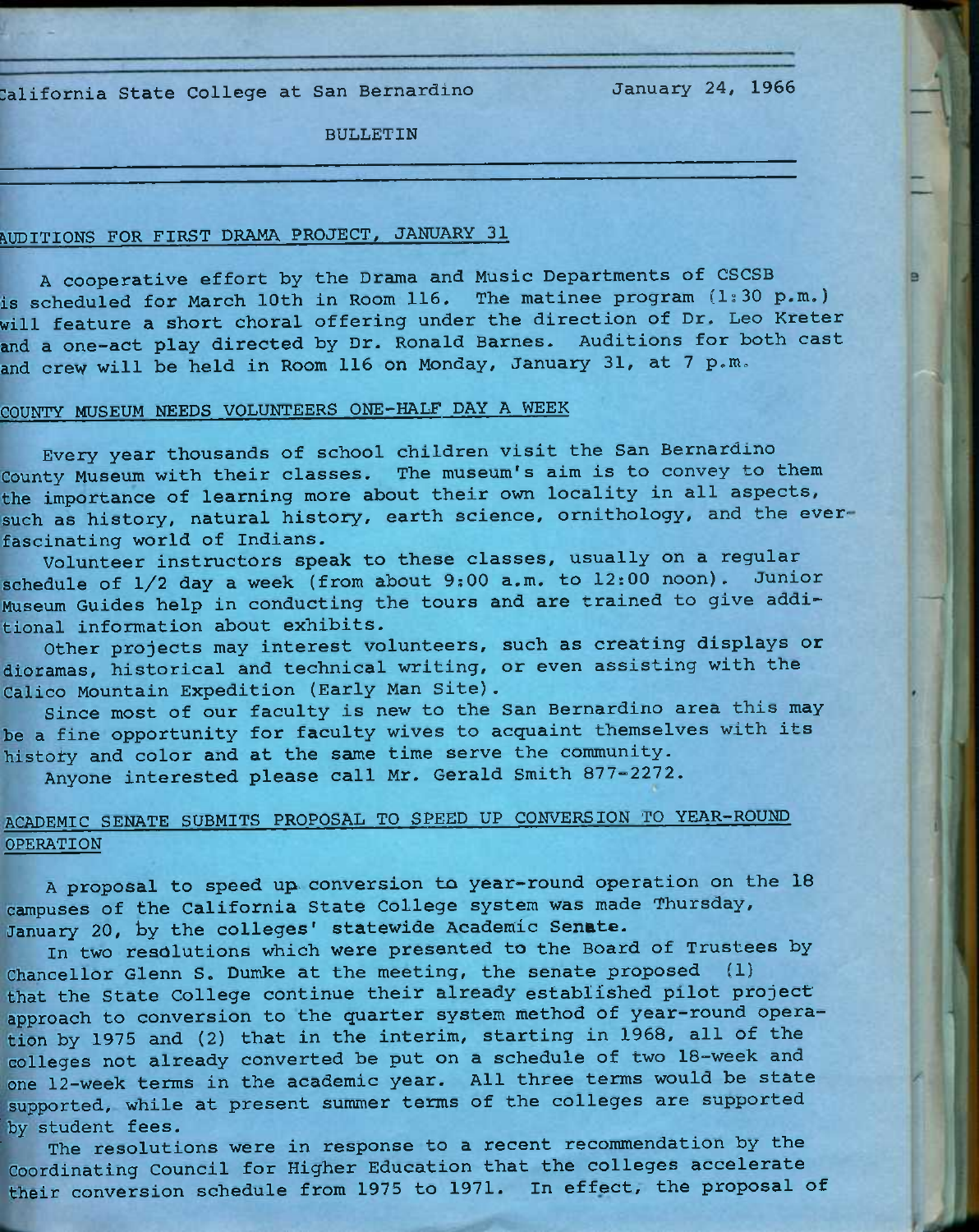#### NEW MEMBER IN THE PHYSICS DEPARTMENT'

Dr. Power G. Sogo, associate professor of physics has joined the staff at CSCSB. After completing his Ph.D. work at'UC Berkeley, Dr. Sogo taught at San Diego State and Pomona College in Claremont. He is the author of numerous scholarly articles in the fields of Eio=physics and photosyntheses.

#### BUSY CIVIC WEEK FOR DEAN OF STUDENTS

"Community Responsibility for Planning Ahead" is the topic of Dr. Robert Fisk's talk tonight at the University of Redlands for the annual Community Chest dinner. On Friday, January 28, Dr. Fisk will speak on the Urban League at a joint meeting of the service groups for United Fund in Ontario. The following evening, January 29th, "The New State College" will be the subject of his address to "The Eagles", local fraternal organization.

#### INTERNATIONAL DIMENSION IN THE CALIFORNIA STATE COLLDGES CONFERENCE

A statewide invitational conference sponsored jointly by the California State Colleges and Education and World Affairs will be held in Los Angeles, January 28 and 29th. Dr. Mary Cisar, Political Science, and Dr. Carmine Lensalata, Romance Languages, will represent the San Bernardino campus.

The purpose of the Conference is to explore new trends in intercultural education in relation to the international dimension in the educational programs of the California State Colleges. Attention will be focused upon faculty and student exchange, AID contracts, Peace Corps activities, and all other matters of an international character which are either presently a part of or might become a part of, ihe work of the California State Colleges. It is hoped the meeting will encourage more international involvements as an integral part of the curriculum and educational activities of each college,.

#### FACULTY MEETING TOMORROW

There will be a general faculty meeting, Tuesday, January 25th at 10;30 a.m.